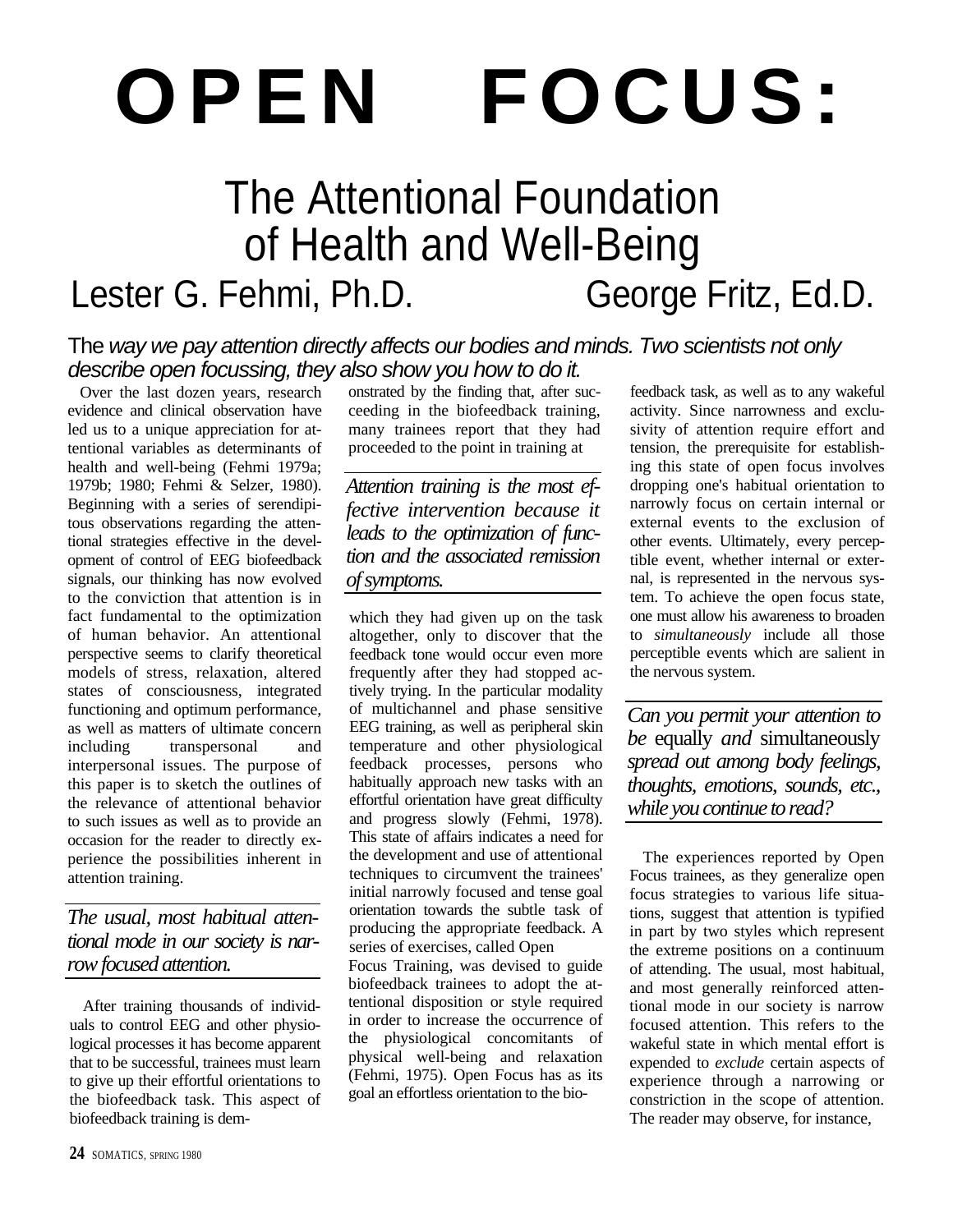that at this moment various perceptions, including somatic sensations, peripheral visual stimuli, sounds, tastes, thoughts, emotions, and images are being excluded in order to grasp the sense of these printed words. An alternative inclusive style of paying attention and reading these words, however, involves dropping the effort ordinarily necessary for selecting and sorting out experience. The central portion of awareness may be absorbed with reading and understanding these words while *simultaneously* peripheral awareness reflects the existence of other modalities of perception and sensation.

*Extreme flexibility and unity is associated with lapses or selfconsciously directed attention.*

The strategy of narrow focus may take the form either of obsessivecompulsive attention or denial. In other words, narrow focus "on" or narrow focus "away from" environmental and psychological events constitute the basic coping strategies of most individuals. As persons relate to stress, the obsessive and hysteric styles of coping generally seern to be the only alternatives. Stress syndromes are characterized either by intrusive, repetitive, thoughts and/or by denial and numbing (cf Horowitz *et al,* 1980).

The Open Focus strategy offers the occasion for a fundamental break in the vicious circle of stress—obsessive or hysteric coping strategies—accumulated stress. The narrow focused concerns of the individual, e.g. physical symptoms, pain, anxiety, fear, etc., are simply included into the Open Focus attentional process. In this way, the tension expended to brace against a narrowly focused and thus, amplified concern is dissolved. In our work, it is precisely this tension which appears to inhibit the organism's progress toward healthful homeostasis. Dissolution of this tension through attention ("atension") training has been the most important ingredient in our therapeutic work. It is our observation that attention training is the most effective intervention because it leads to the optimization of function and the associated remission of symptoms.

The reader can experiment with developing a more inclusive attentional orientation even while continuing to be engaged in the act of reading. Is it possible for you now to permit your various somatic sensations to be also present in your awareness while you read? That is, can you imagine yourself reading and also *simultaneously* experiencing the volume of your whole body? Perhaps you will need to pause for a moment to allow your body feelings to emerge in your field of attention. Can you imagine, however, that you can proceed with reading and *simultaneously* attend to these body feelings? Can you imagine that when you feel a sense of effortlessness about reading with your whole body that you can then gradually expand your attention to include any thoughts, emotions, peripheral visual experiences, tastes, smells and sounds which may be *simultaneously* occurring as you read? Can you image that you need not scan in an effortful or sequential fashion among your various experiences in order to attend to them ? Is it posible for you, while allowing your attentional field to broaden to include *simultaneously* occurring experiences, that you can attend *equally* or without any particular bias to the various experiences surrounding the act of reading? That is, can you permit your attention to be *equally* and *simultaneously* spread out among body feelings, thoughts, emotions, sounds, etc., while you continue to read?

Persons *complaining of an inability to concentrate, listlessness, diminished sexual activity, etc, and depression find their narrow focus skills returning after some period of Open Focus practice.*

In order to facilitate *simultaneity* and *equality* of attention we have found the image of "space" to provide a threedimensional context for the inclusion of all on-going experience. You might, for instance, imagine your whole body *and* spaces around, beneath and above the body. *Simultaneously* and *equally* attending to the body and other percepts, and to the space out of which experience emerges and into which it recedes, facilitates the ascendancy of right hemispheric information processing. The usually dominant left hemispheric processes can now be integrated with the gestalt orientation of right hemispheric processes.

*Those activities which habitually elicit narrow focus—separate modes of attending promote Type A personalities, loneliness and humorlessness, and overburden marital relationships and family life.\_\_\_\_\_\_\_\_\_\_\_\_\_*

We have attempted here to provide the reader with an opportunity to attend in an Open Focus style while engaged in functional behavior. For most individuals, generalization of the Open Focus strategy to functional states follows upon some period of formal Open Focus practice while quietly sitting or standing. An example of such an Open Focus exercise is presented in an appendix to this article so that interested readers may practice in this way.

It needs to be emphasized that *simultaneous* access to Open Focus, while at the same time rendering order out of the chaos of sensation, facilitates healthful and productive attentional behavior. Release of a rigidly apprehended focus of attention is associated with higher amplitude of EEC activity, as exemplified by alpha waves, and by greater phase agreement or synchrony between the activity occurring at all lobes. Open focused attention is also associated with effortlessness and softening of goal-oriented behavior. Concomitant with Open Focus are moments of greater unselfconsciousness, feelings of release of energy ("aha" experiences), more creative thoughts and associations, a greater sense of unity or well-being, a lack of criticalness or judgementalness, and a more general or integrated awareness of all of one's experience *simultaneously.*

As illustrated in Figure 1, an attentional model of awareness includes three parameters: intensity or energy; a continuum of open focus and narrow focus; and intuitiveness, in-to-itness,

SOMATICS, SPRING <sup>1980</sup>**25**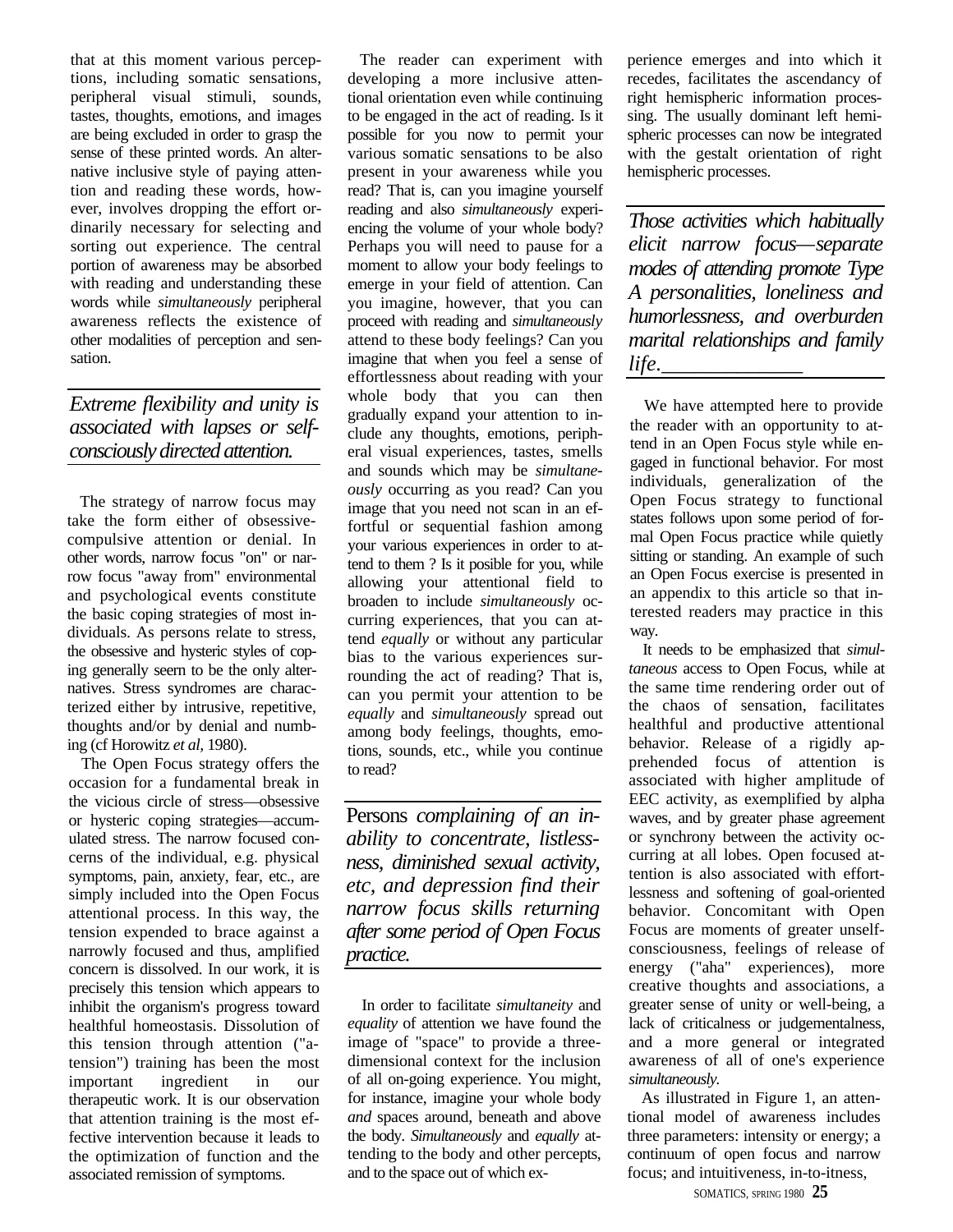

unity versus objectivity, out-of-itness, separateness. The narrow focus-objectivity quadrant (quadrant A) represents the attentional style most dominant in our society, a civilization disposed to the over-use of left hemispheric or linear information processing skills. Whereas rapid and complete attentional focus is necessary for optimal attentional effectiveness, there is in our day an unfortunate and prevalent tendency toward over-use and consequent rigidity of narrow attentional processing. The extreme case of temporary attention fixation occurs in conditions of great fear where the act of objectifying the fear-object brings about a catatonic-like rigidity of focus and directional orientation. A less extreme but more enduring example is obsessive worry and preoccupation with recurrent thought. A more common example is the inertia and irritation experienced when one is distracted or interrupted from a task in which one is deeply involved.

The open focus—intuitiveness quadrant (quadrant C) represents the release from a narrow attentional focus, a release which is necessary for optimal attentional effectiveness and flexibility. Extreme flexibility and uni*Attentional focus upon an invariant target of perception results in changes in awareness. Our contribution is to elucidate the mechanism for this change.*

ty is associated with lapses of selfconsciously directed attention, and is shown in the effortless performance of well-learned or instinctive behavior. The effortless, creative performance of an art form or athletic event serves as an example. Indeed, in our biofeedback laboratory, accomplished artists, athletes and meditators demonstrate flexible control over the dimensions of attention described above and their associated EEG parameters.

The open focus-objectivity mode (quadrant B) is one in which many functional behaviors may be performed. The performance or behavior represents a narrow focused activity which hangs like a tether in the midst of a more general open focus. Reading this article, writing a report, playing a sport, giving a speech, doing therapy or driving a car—these are among the activities for which an appropriate attentional strategy can be open focusobjectivity.

The narrow focus-intuitiveness quadrant (quadrant D) includes absorptive modes such as intellectually interesting or emotionally and physically pleasant activities which one wishes to amplify with narrow focus and which one wishes to move experientially closer to in order to savor the event. One may observe the narrow focus-in-to-it look on the face of an enraptured concert-goer or someone experiencing deep muscle massage or other sensuous physical activities. It would seem, indeed, that part of the attraction of certain cultural and artistic and physical events is to provide an occasion for becoming absorbed, involved and without self-consciousness.

*The remission of symptoms is seen by us as a side effect of the optimization of attentional function.*

The attentional flexibility requisite for moving freely among attentional states is the ultimate goal of Open Focus training. It is possible to attend to any given content in a variety of ways. However, by training and habit we usually attend to similar situations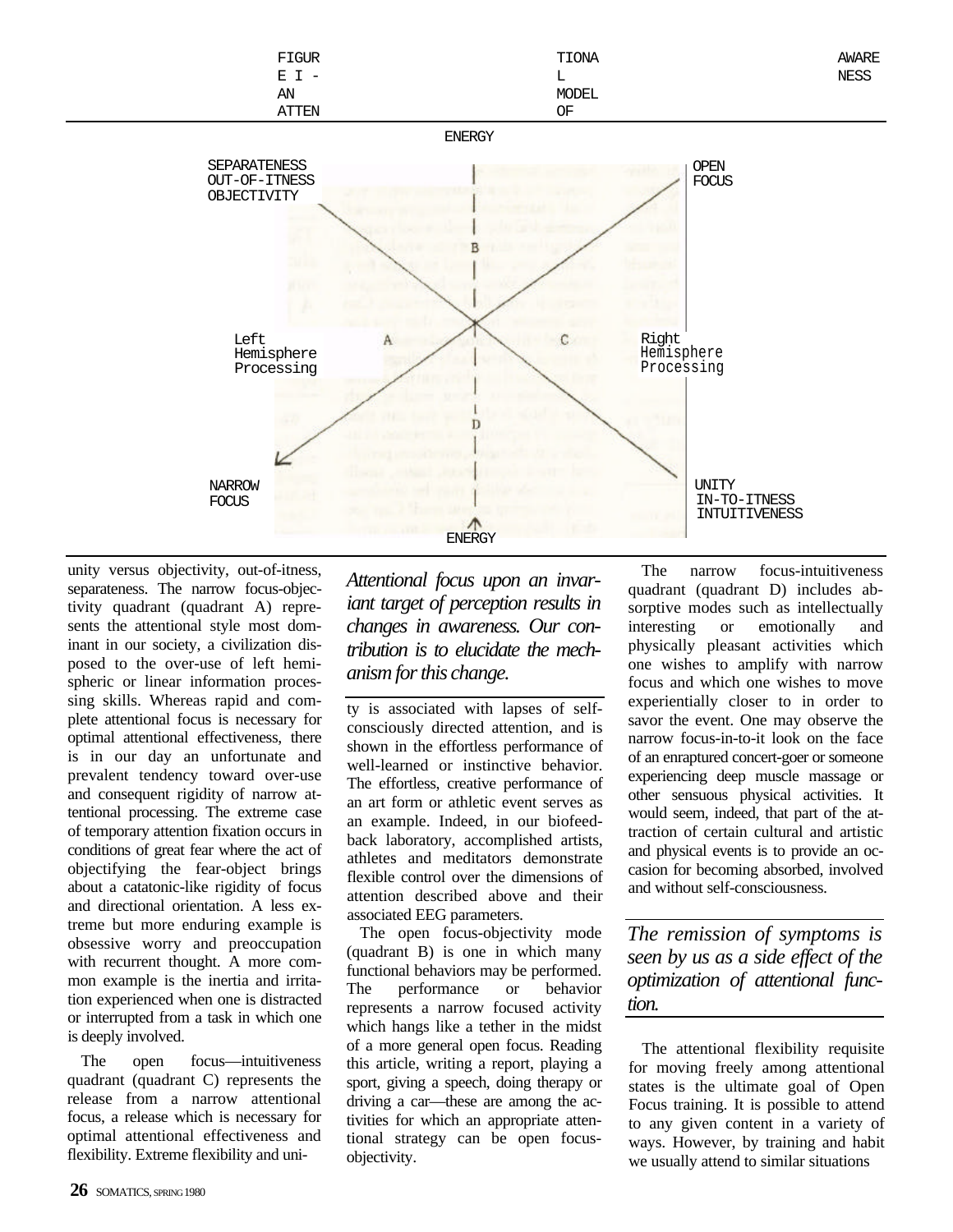identically. The capacity to objectify is perhaps the most developed in our society. Yet many still need some prop in the form of a cigarette or cup of coffee in order to muster the attentional energy necessary for narrow focusobjectivity. The capacity for sensate focus as in sexual experience, meanwhile, presents difficulties for many individuals. Narrow focus-intuitiveness development seems called for in such cases. Both open focus-separateness and open focus-intuitiveness are necessary for the optimization of functioning and as an antidote to the overused narrow focus states. This need is demonstrated by the many workshops for "burned out" members of the business, therapeutic and educational community.

The tension, which results from the exclusion of the peripheral attentional field in narrow focus through the habitual use of obsession and denial, can accumulate and represents a significant source of physiological stress. We have found that attention training for Open Focus processing promotes renewed capacity for narrow focusing. Persons complaining of an inability to concentrate, listlessness, diminished sexual activity, dimunition of work productivity and depression find their narrow focus skills returning after some period of Open Focus practice. By releasing the effort associated with chronic narrow focus, narrow focused activities can be renewed with clarity, enthusiasm, and diminished stress.

*An executive with heart palpitations and another with frequent headaches experienced dissolution of the psychosomatic symptoms.*

There has been much speculation in recent years regarding the concept of stress. Biological, psychological, and social factors have been implicated in the etiology of distress and disease. An attentional perspective suggests that the "automatic" triggering of the "fight or flight" response actually presumes the attentional mode of narrow focusseparateness. Stressful life events take their toll in accumulated tension, it seems, precisely because they elicit narrow focused, obsessive or denying modes of attending. Negative cognitions or a poor self-image, like goaloriented behavior in general, are dependent upon narrow focus—separateness, which leaves the organism stressed by the amount of attentional effort and mental tension habitually expended. Thus, those activities which habitually elicit narrow focus separate modes of attending promote Type A personalities, loneliness and humor lessness, and overburden marital relationships and family life.

In our clinic we rarely advise clients regarding any changes in the content or "what" of their lifestyle or responsibilities. Nor do we actively initiate cognitive restructuring or other psychological approaches to stress management. The successful treatment and thorough reintegration of stress-related symptoms appears rather to be directly related to changing "how" individuals attend, rather than what or to whom they attend.

There is also an attentional orientation toward Open Focus and flexibility implicit through the standard relaxation therapies currently in use. The goal of progressive relaxation, for instance, in which muscles are alternately tensed and relaxed, is to experience the states associated with tension and relaxation. Our position is that it is this attentional process and consequent attentional flexibility which then generalizes to other physiological and mental processes. Similarly, in meditation, Relaxation Response practice, autogenics, and self-hypnosis, it seems to be the attentional flexibility fostered by these processes, which elicits the functional benefits. It's the commonly held position that attentional focus upon an invariant target of perception results in change in awareness (cf Naranjo &. Ornstein, 1971). Our contribution is to elucidate the mechanism for this change, that is, the development of attentional flexibility and the corresponding release of psychophysiological stress. The maintenance of an invariant narrow focus upon a target of perception leads to an awareness of the psychophysiological effort involved and to its subsequent release. Entering into the experience of relaxation and diffusing one's attention so as to appreciate the

subtle phenomena associated with relaxation lead one naturally into an Open Focus—intuitive attentional processing of neuromuscular and other events. Experimental data suggests, moreover, that direct attention training in the form of Open Focus practice is experienced as promoting a more profoundly altered state of consciousness than, for example, Relaxation Response practice (Fritz, Note 1).

*Open Focus may be seen as an altered state of awareness in which denial processes are dropped, thus promoting alert tranquility, physiological normalization and optimization of performance.*

Parenthetically, it is reasonable to attribute the efficacy of traditional verbal therapies to attentional veriables. The range of therapies from psychoanalysis to behavior therapy includes interventions which, while modifying certain attitudes and behaviors, primarily depends upon an experience and developed capacity for the release of attentional focus and improvement of attentional flexibility. Whether the technique involves renewed access to subconscious material or the shaping of operant behaviors, the salient feature of effective therapy may be the modification of attentional propensities for exclusivity, rigidity and effortfulness.

In our clinical experience trainees often indicate that the motivation for participation in the attention and biofeedback training program extends beyond remission of stress-related symptoms to self-actualization and optimization of performance. As it happens, both goals can be met concurrently. The remission of symptoms is seen by us as a side effect of optimization of attentional function. It is not unusual that certain physical symptoms which were not previously considered by the trainee to be stressrelated (e.g. asthma, allergies, listlessness, sleep disorders, substance abuse, etc.) respond to the training. So too, previously stressed individuals notice that remission of symtoms is accompanied by renewed energy, productivity, enhanced relationships and improved athletic performance.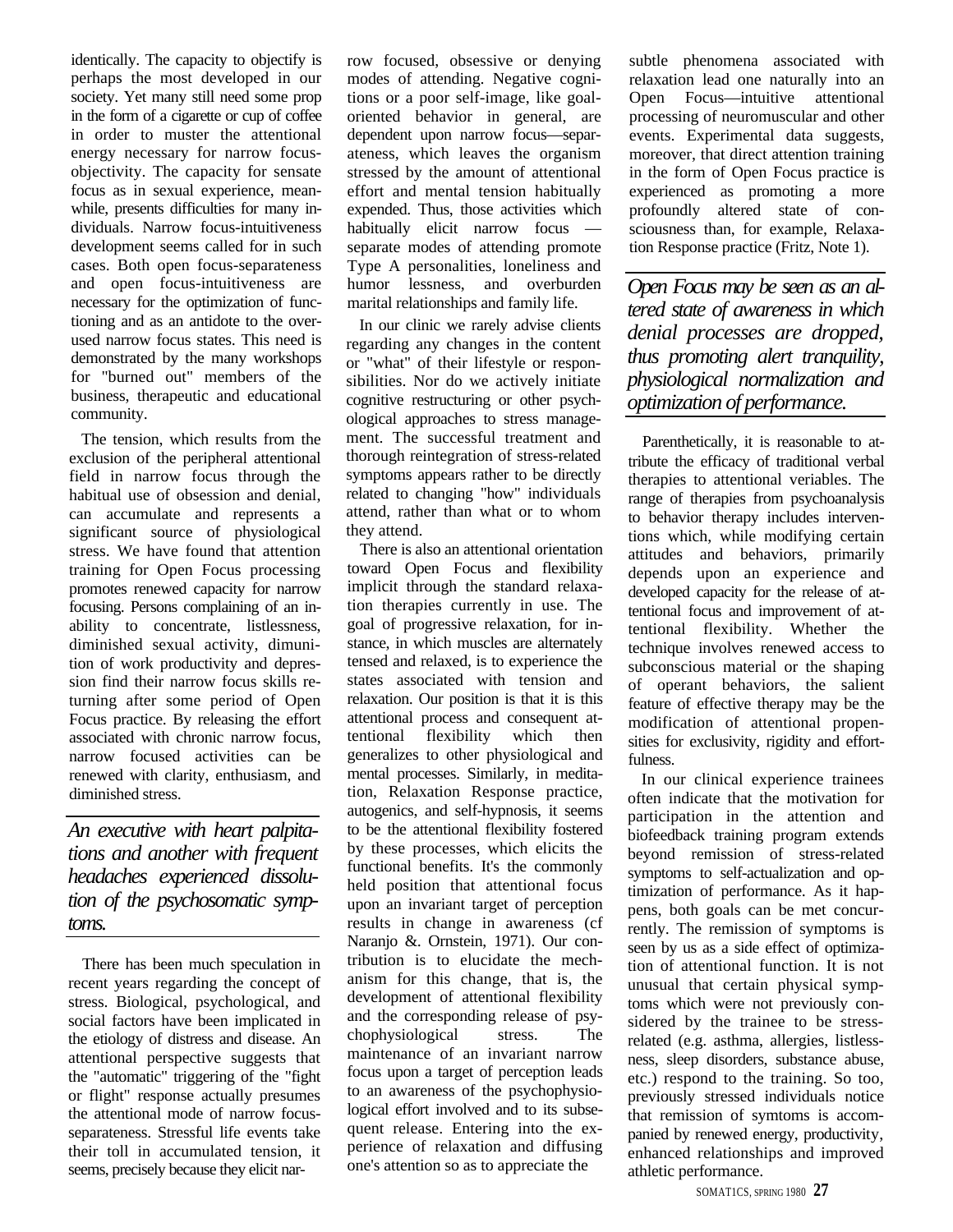As part of a double blind study, a group of middle-management executives interested in increased functional capacity, experienced significant changes in self-perception after twenty sessions of EEG biofeedback synchrony training. Learned increase and decrease of alpha wave synchrony was associated with more calmness, less depression, more ability to concentrate, more self-initiation, more detachment from experience, being more observant, more personal (as opposed to formal), more in oneness with life. Notice that the participants experienced themselves as "more detached" from experience *and* "more in oneness" with experience *simultaneously.* Such a result suggests the increased flexibility of attending associated with learned increase and decrease of EEG synchrony. An executive with heart palpitations and another with frequent headaches also experienced dissolution of their psychosomatic symptoms (Fehmi, 1974).

*The release of this narrow focused attention upon pain can result in the reduction or complete alleviation of pain.*

World class athletes chosen by the Olympic Development Committee, were another group of individuals seeking optimization of function who were exposed to Open Focus and biofeedback training in a three-day workshop format. Despite superb conditioning, these athletes displayed common symptoms of accumulated stress, including cold, clammy hands, muscle tension, and performance anxiety. With biofeedback training, however, a number of the athletes were able to develop control of physiological systems manifesting stress, as well as to release the mental tensions associated with prolonged narrowly focused, goaloriented behavior. Attentional release was observed by several participants to correspond to states of awareness which they had experienced in an accidental fashion during training and competition (several athletes reported the accidental induction of Open Focus attentional states permitting simultaneous and in-to-it experience of many modalities of sensation and accompanying release phenomena (e.g. nausea) to be associated with performance optimization). Learning to move flexibly and deliberately between narrow focus and open focus, or even to use them *simultaneously,* fosters the sense of unself-conscious flow of experience which athletes often report to accompany outstanding performances. Perhaps the truly great world class athlete is one who can develop and maintain both the narrow focused attentional skills requisite to training and refinement of physical skills and the open focus attentional states associated with optimization of performance (Pactor-Azar, Note 2).

Just as stress-management and optimization of function represent overlapping goals of attention training, so too it is apparent that Open Focus is both a way of releasing experience and a behavioral strategy for managing release phenomena (Fritz et al, 1980). Open Focus may be seen as an altered state of awareness in which denial processes are dropped, thus promoting alert tranquility, physiological normalization and optimization of performance. At the same time, Open Focus, which permits the release and diffusion of learned experience into an expanded field of awareness, is a self-regulation strategy, the psychological effects of which are experiential integration, relaxation, desensitization and coping in situ with life's demands. With the use of Open Focus, one has the option of diffusing experience as opposed to amplifying experience with narrow focus. As a state of awareness, Open Focus offers the permissive conditions for the phenomenological experience of a qualitatively different wakeful state and requires no special conditions for its invocation or practice. As a selfregulation strategy, Open Focus is an active coping skill which, unlike other available techniques, has no content as such, other than "how" one attends. The generalization of Open Focus experience to daily life situations proceeds both as an unself-conscious transformation of the ordinary wakeful state and as a purposive exercise in self-regulation. The individual discovers himself "in" Open Focus more often and also discovers more situations for deliberately applying the

Open Focus strategy. One gradually becomes less vulnerable to the characteristics of persons and situations which seem to demand narrowly focused attention and associated overreactivity.

*Release of a rigidly apprehended focus of attention is associated with higher amplitude of EEG activity, as exemplified by alpha waves.*

As individuals progress in a program of attention and biofeedback training, certain psychophysiological events may occur which accompany the release of tension. Such release phenomena may take the form of perceptual anomalies, shooting pains, jerks, tremors, numb or tingling feeling, perspiration, blood pressure changes, thoughts, memories or emotional experiences which spontaneously come into consciousness. Although representing a release of attentional focus, these events often precipitate renewed narrow focus. Integration of the release phenomena is facilitated, therefore, by an attentional strategy of distributing awareness over all available experience *simultaneously,* leading to the establishment of new, more optimally functional patterns of attention (Fritz, et al, 1980).

Other experiences which typically elicit narrow focused attention include physical and emotional pain. Conversely, pain states seem to be amplified and perpetuated by chronic narrow focus upon the pain. It has been our experience that pain, whether originating from organic disease process or psychophysiological stress or tension, is amplified or exacerbated by narrow focus. The release of this narrow focused attention upon pain can result in the reduction or complete alleviation of pain. Numerous clinical experiences have demonstrated to us the value of attention training techniques in pain control. A notable example occurred at a one and an half hour attention training session at a pain clinic in Indianapolis directed by J. Welch, Ph.D. A woman who had suffered severe pain since internment in a concentra-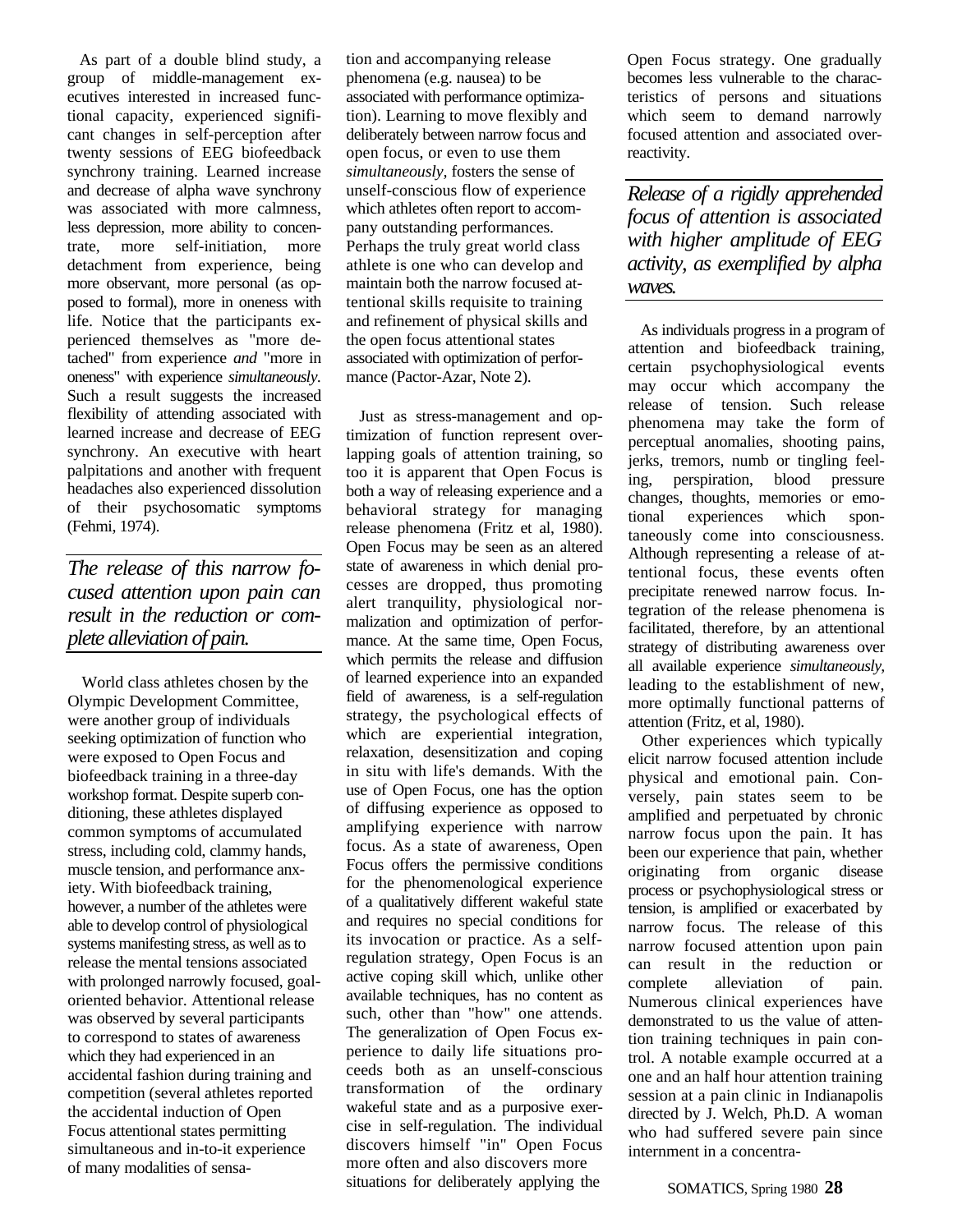tion camp during World War II experienced a complete dissolution of her pain, which with further practice was maintained.

The same attentional foundations which underlie the concept of stress, the relaxation response, altered states of consciousness, psychophysical integration and optimization of performance also serve to elucidate issues of ultimate concern (Fehmi & Selzer, 1980). One of our clients, a middleaged woman with Raynaud's disease, recently reported warming her hands with Open Focus techniques while attending a Sunday church service. Her intention was merely to relieve the discomfort in her hands as she sat chilled in the church pew. Allowing herself to sit in Open Focus, she found that not only did her hands warm nicely, but that the minister's sermon reached her in a profound way. Such was her surprise at this occurrence that she was quite shy in reporting this "spiritual" application of Open Focus. Nevertheless, she reported a resolve to henceforth pray, read Scripture, or to

participate in church services while *simultaneously* attending in Open Focus.

*Allowing herself to sit in Open Focus, she found that not only did her hands warm nicely, but that the minister's sermon reached her in a profound way.*

Similar clinical reports are common. Individuals report an intuitive sense of their unique personhood as facilitated by release of narrow attentional focused habits. The negative cognitions, poor self-image, irrational beliefs, poor nutritional habits, and lack of physical exercise which are often part of an individual's profile seem all to be affected by the more basic alteration in habitual attentional strategies. A sense of wellbeing emerges which often finds a transpersonal referrent. This seems to occur even though the Open Focus exercise is a fully secular technique without judgments relating to the content of one's perceptual field and thus,

compatible with any belief system which values psychophysiological flexibility, health and well-being.

The interpersonal applications of Open Focus training are significant. Open Focus training has potential in facilitating empathic communication (Fritz, Note 1). Clients report more intuitive and more intimate communication with loved ones, including enhanced sexual experience when attending in Open Focus. Therapists, meanwhile, find the Open Focus technique usefully employed during the therapeutic hour to keep the therapist in the moment and alert to all modalities of communication, and experience. The feeling as it is expressed by two persons who are producing large amplitude and in-phase brain wave rhythms is that they are directly and appreciatively experiencing each other's experiences without the intermediary of verbal communication. The attentional dimension of interpersonal behavior, as in other applications, reveals attention to be a fundamental behavior of man.

Is IT POSSIBLE FOR YOU TO IMAGINE OR CAN YOU IMAGINE —

*the space between your eyes*.... *ears... throat. . . shoulders . . . hips . . .thumb and first finger on each hand... first and middle finger on each hand . . . middle and fourth finger on each hand . . .*

*the space between all your fingers simultaneously*...

*that your thumbs are filled with space...*

*that your first fingers. . . middle fingers . . . fourth fingers . . . little fingers . . . hands and fingers are filled with space..*

*that the region between the tips of your fingers and your wrists... between your wrists and your elbows... between your elbows and shoulders . . . between your shoulders is filled with space . . .*

*that the space inside your throat is coextensive with the space between your shoulders and in your shoulders and arms, hands, and fingers . . .*

## **APPENDIX Open Focus Exercise\***

*that the regions inside your shoulders, and the regions between your shoulders and fingertips are simultaneously filled with space* ...

*the space between your toes* ...

*that your toes are filled with space . . .*

*that your feet and toes*... the *region between your arches and your an kles... between your ankles and your knees... between your knees and your hips. . . between your hips is filled with space . . .*

*that your buttocks are filled with space..*

*that your buttocks and the region between your hips and your legs and feet and toes are simultaneously filled with space . . .*

*that your genitals are filled with space...*

*that the region between your genitals and your anus is filled with space . . .*

*that your lower abdomen ... lower back is filled with space . . .*

*that your body from the diaphragm down is filled with space, including your diaphragm, your genitals, your anus, and your feet and toes...* 

*the space inside your bladder*

*that the region between your kidneys ... inside your kidneys . . . between your navel and your backbone ... inside your stomach . .* . *inside your rib cage .. .between your ribs . . . between your shoulder blades... inside your breasts.. between your breast bone and your backbone . . . between your shoulders and your ribs... inside your neck... between your shoulder blades and your chin is filled with space . . .*

*the space inside your lungs ... inside your bronchial tubes as you inhale and exhale...*

*<sup>\*</sup>* The reader may wish to participate experientially in the exercise. If so, in order to experience beneficial effects, it is important to allow at least fifteen seconds for each image. For instance, can you imagine the space between your eyes . . . (15 seconds). . . ears . . . (15 seconds) . . . throat ... (15 seconds) .

Somatics, Spring 1980 **29**